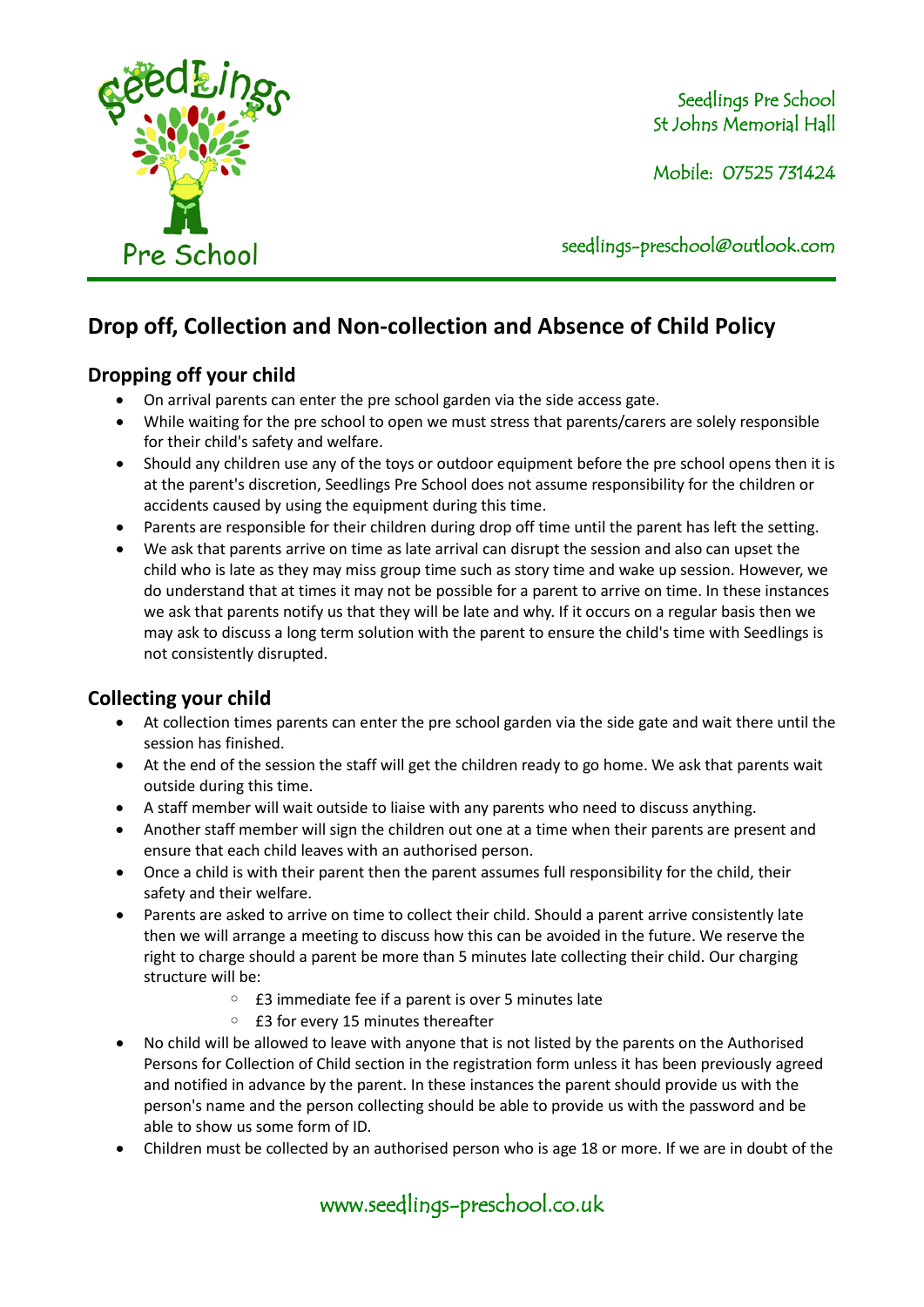

Seedlings Pre School St Johns Memorial Hall

Mobile: 07525 731424

seedlings[-preschool@outlook.com](mailto:preschool@outlook.com)

person's age then ID will be requested to confirm it.

• No child will be allowed to leave the premises unaccompanied.

#### **Authorised persons to collect your child**

Before a child starts at Seedlings we will ask all parents/carers to complete a Registration/Profile form for their child. This will include:

- Child's name
- Details of parents/guardians with legal responsibility for the child this includes mobile number, work number, home address, work address
- Names, telephone numbers of any adults who are authorised to collect the child from the setting
- An agreed password for people who are authorised to collect the child but who have not yet been met in person by the staff at the pre school – please also request authorised persons to bring a form of photo ID if they are not already well known to us, this includes if they have been to the setting once or twice because they may not have been seen by all members of staff in that time so it may still be possible for them not to be know to the person responsible for the children being signed out
- Information about any person or persons who do not have legal access to the child
- Details of at least two emergency contacts who are authorised to collect the child in the event that no authorised person arrives to collect them and we are unable to contact the parents or usual carer who collects them.

## **Non-collection of Child Policy**

It is always best if parents/carers are waiting outside before the end of the session. However the pre school recognises that from time to time a parent/carer will be unavoidably late to collect a child. In the event that a child is not collected by an authorised adult at the end of a preschool session, we put into practice agreed procedures. These ensure the child is cared for safely by an experienced and qualified member of staff who is known to the child.

We ensure that each child leaves the premises with an authorised adult. In the event that a child is not collected by an authorised adult, we will ensure that the child receives a high standard of care in order to cause as little distress as possible. We inform parents/carers of our procedures so that, if they are unavoidably delayed, they will be reassured that their children will be properly cared for.

#### **Procedure for non collection of a child:**

Parents are informed that if they are not able to collect the child as planned, they must inform us so that we can begin to take back up procedures. We provide parents with our contact telephone number. We also inform parents that in the event that their child is not collected from preschool by an authorised adult and the staff can no longer supervise the child in our premises we apply our safe guarding children procedures